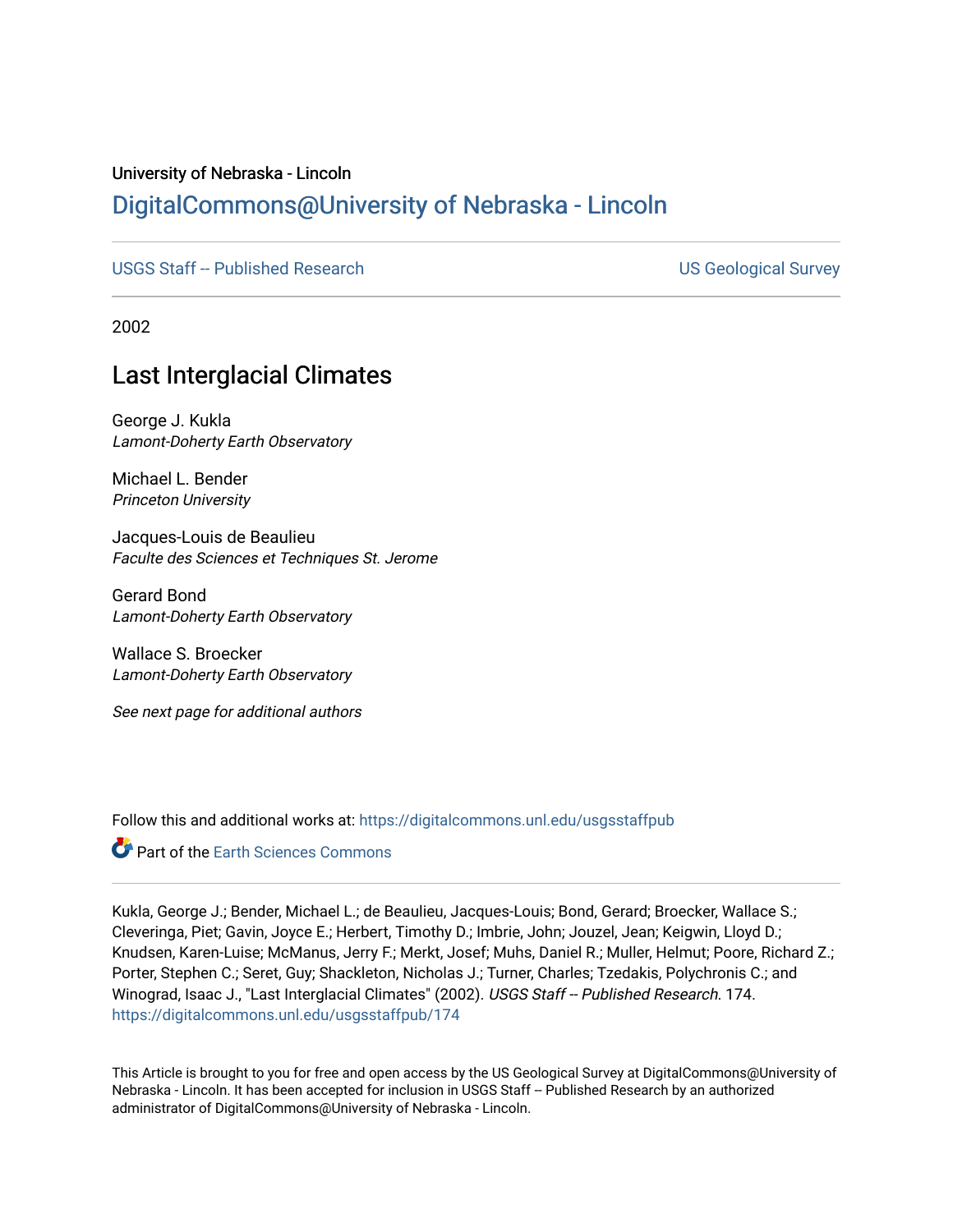## Authors

George J. Kukla, Michael L. Bender, Jacques-Louis de Beaulieu, Gerard Bond, Wallace S. Broecker, Piet Cleveringa, Joyce E. Gavin, Timothy D. Herbert, John Imbrie, Jean Jouzel, Lloyd D. Keigwin, Karen-Luise Knudsen, Jerry F. McManus, Josef Merkt, Daniel R. Muhs, Helmut Muller, Richard Z. Poore, Stephen C. Porter, Guy Seret, Nicholas J. Shackleton, Charles Turner, Polychronis C. Tzedakis, and Isaac J. Winograd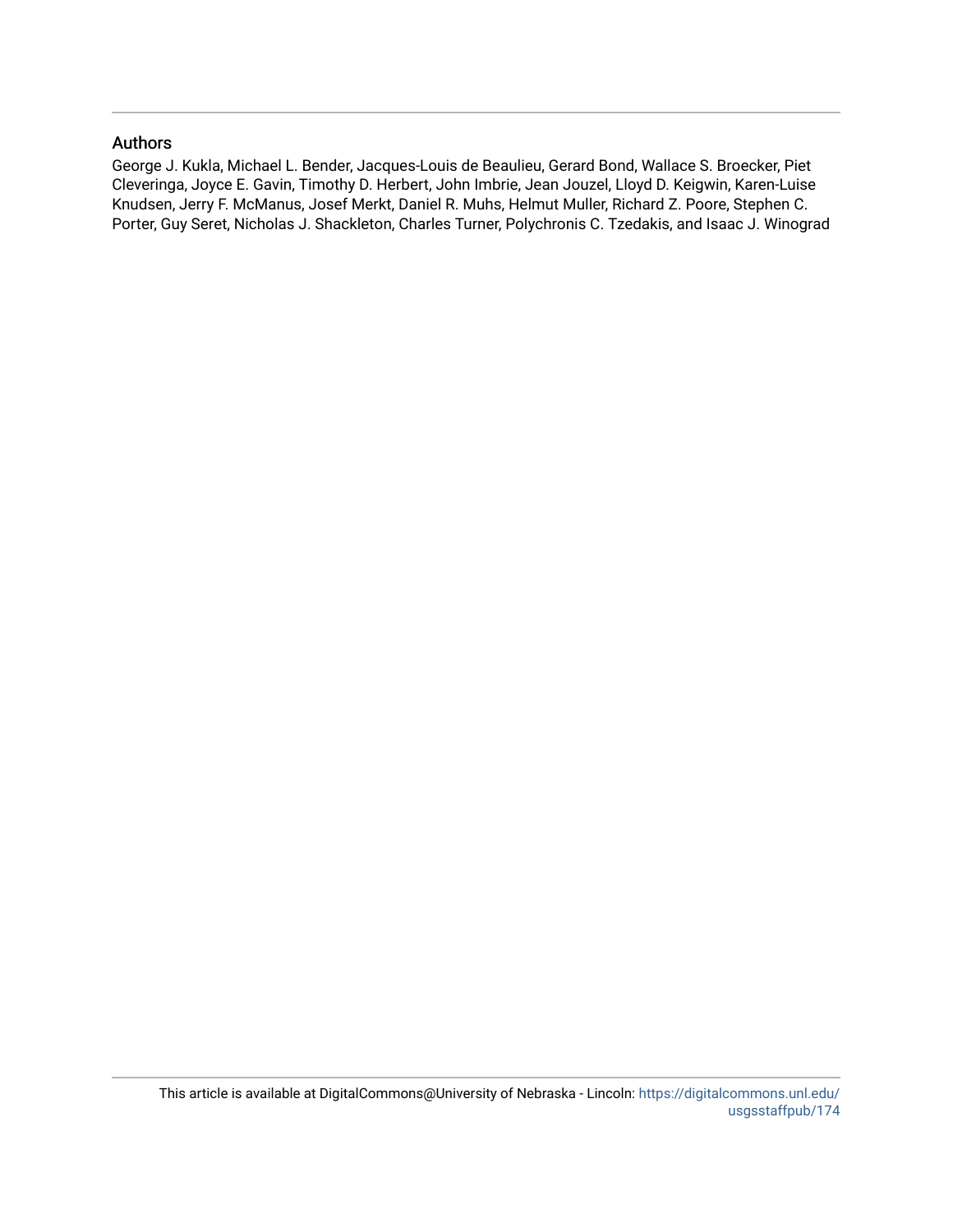Quaternary Research **58**, 2–13 (2002) doi:10.1006/qres.2001.2316

## Last Interglacial Climates

George J. Kukla

*Lamont-Doherty Earth Observatory, Palisades, New York 10964* E-mail: kukla@ldeo.columbia.edu

## Michael L. Bender

*Department of Geosciences, Princeton University, Princeton, New Jersey, 08544*

### Jacques-Louis de Beaulieu

*Laboratoire de Botanique Historique et Palynologie, URA CNRS D1152, Faculte des Sciences et Techniques St. Jer´ ome, ˆ Boˆıte 451, F-13397 Marseille Cedex 20, France*

## Gerard Bond and Wallace S. Broecker

*Lamont-Doherty Earth Observatory, Palisades, New York 10964*

## Piet Cleveringa

*Netherlands Institute of Applied Geoscience TNO, National Geological Survey, P.O. Box 80015, 3508 TA Utrecht, The Netherlands*

Joyce E. Gavin

*Lamont-Doherty Earth Observatory, Palisades, New York 10964*

Timothy D. Herbert and John Imbrie

*Department of Geological Sciences, Brown University, Providence, Rhode Island 02912*

Jean Jouzel

*Laboratoire des Sciences du Climat et de'l Environnement, L'Orme des Merisiers, Bat 709, CEA Saclay, 91191 Gif-Sur-Ivette Cedex, France*

Lloyd D. Keigwin

*Woods Hole Oceanographic Institution, Woods Hole, Massachusetts 02543*

## Karen-Luise Knudsen

*Department of Earth Sciences, University of Aarhus, DK 8000 Aarhus C, Denmark*

## Jerry F. McManus

*Woods Hole Oceanographic Institution, Woods Hole, Massachusetts 02543*

Josef Merkt

*Niedersachsisches Landesamt fur Bodenforschung, Stilleweg 2, D 30655 Hannover, Germany ¨*

Daniel R. Muhs

*US Geological Survey, MS 980, Box 25046, Federal Center, Denver, Colorado 80225*

## Helmut Müller

*Bevenser Weg 10, App. C 004, D 30625 Hannover, Germany*

2 0033-5894/02 \$35.00 Copyright  $\odot$  2002 by the University of Washington. All rights of reproduction in any form reserved.

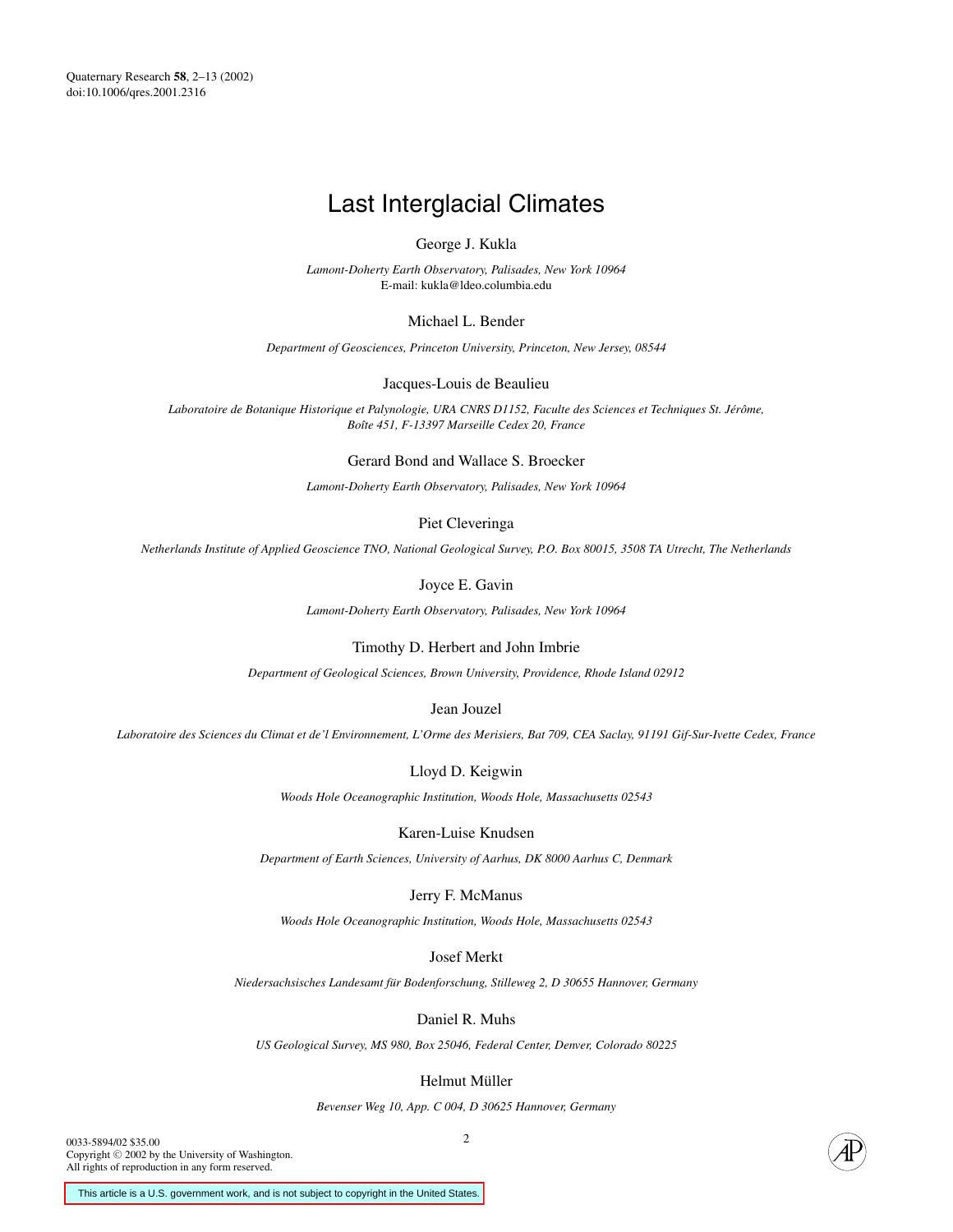## LAST INTERGLACIAL CLIMATES 3

#### Richard Z. Poore

*US Geological Survey, National Center MS 955, 12201 Sunrise Valley Drive, Reston, Virginia 20192*

## Stephen C. Porter

*Quaternary Research Center, University of Washington, Seattle, Washington 98195*

#### Guy Seret

*Department of Geology, Museum of Central Africa, B-3080 Tervuren, Belgium*

#### Nicholas J. Shackleton

*Department of Earth Sciences, Godwin Laboratory, University of Cambridge, Pembroke Street, Cambridge CB2 3SA, United Kingdom*

#### Charles Turner

*Department of Earth Sciences, The Open University, Milton Keynes MK76AA, United Kingdom*

## Polychronis C. Tzedakis

*School of Geography, University of Leeds, Leeds LS2 9JT, United Kingdom*

and

## Isaac J. Winograd

*US Geological Survey, National Center MS 432, 12201 Sunrise Valley Drive, Reston, Virginia 20192*

Received September 11, 2001

## **INTRODUCTION**

**The last interglacial, commonly understood as an interval with climate as warm or warmer than today, is represented by marine isotope stage (MIS) 5e, which is a proxy record of low global ice volume and high sea level. It is arbitrarily dated to begin at approximately 130,000 yr B.P. and end at 116,000 yr B.P. with the onset of the early glacial unit MIS 5d. The age of the stage is determined by correlation to uranium–thorium dates of raised coral reefs. The most detailed proxy record of interglacial climate is found in the Vostok ice core where the temperature reached current levels 132,000 yr ago and continued rising for another two millennia. Approximately 127,000 yr ago the Eemian mixed forests were established in Europe. They developed through a characteristic succession of tree species, probably surviving well into the early glacial stage in southern parts of Europe. After ca. 115,000 yr ago, open vegetation replaced forests in northwestern Europe and the proportion of conifers increased significantly farther south. Air temperature at Vostok dropped sharply. Pulses of cold water affected the northern North Atlantic already in late MIS 5e, but the central North Atlantic remained warm throughout most of MIS 5d. Model results show that the sea surface in the eastern tropical Pacific warmed when the ice grew and sea level dropped. The essentially interglacial conditions in southwestern Europe remained unaffected by ice buildup until late MIS 5d when the forests disappeared abruptly and cold water invaded the central North Atlantic ca. 107,000 yr ago.** -**<sup>C</sup> 2002 University of Washington.**

*Key Words:* **last interglacial; Eemian; early glacial climate; MIS 5e; MIS 5d.**

At the end of the last interglacial period, over 100,000 yr ago, the Earth's environments, similar to those of today, switched into a profoundly colder glacial mode. Glaciers grew, sea level dropped, and deserts expanded. The same transition occurred many times earlier, linked to periodic shifts of the Earth's orbit around the Sun. The mechanism of this change, the most important puzzle of climatology, remains unsolved.

The problem is important, because the orbital changes today are similar to what they were at the end of the last interglacial stage (Kukla and Gavin, 1992). The long Holsteinian warm episode (marine oxygen-isotope stage 11), some 400,000 yr ago, represents an even closer analog of the current orbit. However, the relative lack of paleoclimatic evidence from that time leaves the last interglacial stage as the best available interval to study the processes and changes that led to a glaciated Earth.

To be sure, human impact on the atmosphere makes the current climate significantly different from any past one, so that the climate decline at the end of the last interglacial interval cannot be viewed as a direct analog of near-future developments. Still, the study of the last interglacial–glacial transition can teach us a great deal about how the climate system operates.

The last interglaciation is commonly labeled "Eemian." An international workshop entitled "Eemfest" was held on October 18 and 19, 1999 at the Lamont-Doherty Earth Observatory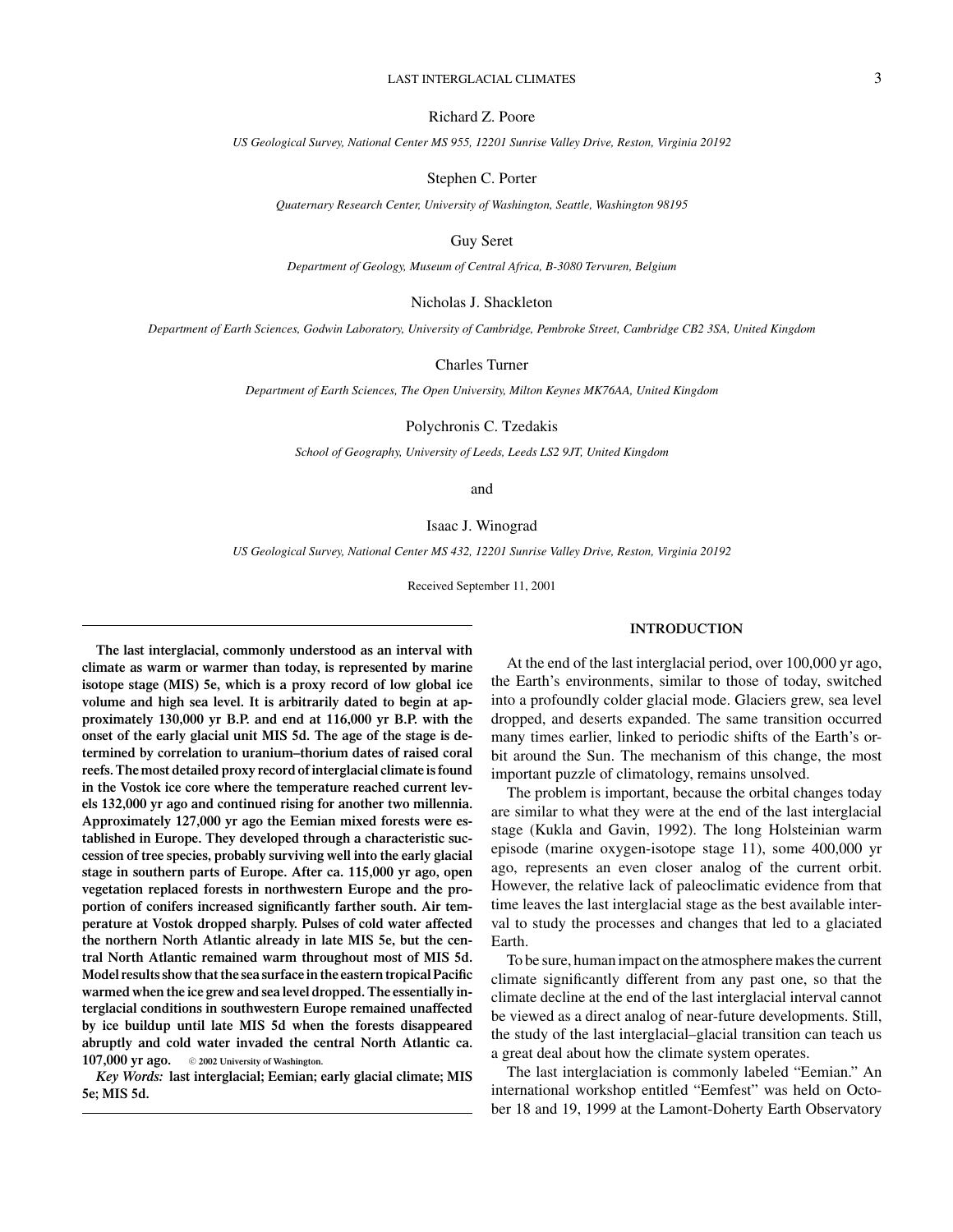of Columbia University in New York. Bond, Herbert, Keigwin, Knudsen, McManus, Poore, and Shackleton reviewed the record from deep-sea sediments; Muhs and Winograd discussed coral reefs and speleothems; Bender and Jouzel reviewed ice-core records; and de Beaulieu, Cleveringa, Kukla, Merkt, Müller, Seret, Turner, and Tzedakis discussed pollen sequences. Particular attention was paid to the polar zones and to the North Atlantic realm, where the changes that took place during the declining phase of the warm period are best documented. Here we summarize the main conclusions reached by conference participants and documented in more detail in the short papers that follow.

## **EEMIAN AND THE LAST INTERGLACIAL**

Glacials and interglacials (glaciations and interglaciations) are the principal building blocks of Quaternary stratigraphy.<sup>1</sup> They refer to a general state of global climate. The end of an interglacial is by definition the start of a glacial. There is no unambiguous definition of an interglacial. It is commonly understood as an interval of geologic time in which the principal features of atmospheric and oceanic circulation approached those of the current world, leading to global climate as warm or warmer than during the elapsed part of the Holocene (Fairbridge, 1972). Recognizing such global climate from the geologic record is not without problems. Assignment of interglacial/glacial boundaries that would closely reflect the above concept is even more difficult.

Pleistocene interglacials were first recognized in the geologic record of formerly glaciated areas. Sediments, soils, and geomorphic features, testifying to the temporary absence of glaciers in a given region, were considered to be of interglacial age. This is how the classical Sangamon interglacial of North America was originally described. The Riss/Würm interglacial in the Alps was seen as a morphologic step separating the Low Terrace (Niederterasse) from the High Terrace (Hochterasse) of alpine rivers (Penck and Brückner, 1909). Although still used regionally, the classical Quaternary stages are increasingly being replaced by units defined in continuous deposits. Such sequences include glacier ice, deep-sea sediments, lake sediments, and loess/soil sequences.

The most universally used unit representing the last interglacial in deep-sea sediments and reflecting the total global volume of land-based ice is marine isotope stage (MIS) 5e. Its boundaries are arbitrary. In records with low climate sensitivity or less detailed subdivision, the last interglacial is commonly taken as encompassing the whole of MIS 5 or its correlatives such as, e.g., the paleosol S1 in China.

The closest representative of the last interglacial on land is the Eemian. The Eem Zone was originally described in the vicinity of the Eem River in the Netherlands by Harting (1874). The name referred to marine deposits with warm-water Lusitanian and Mediterranean mollusks (Nordmann, 1908). Zagwijn (1961) gave a more detailed overview of the type area at Amersfoort. Recently, the core at Amsterdam Terminal (AT), with a more complete sedimentary record, has been chosen as a parastratotype (Cleveringa *et al.*, 2000; de Gans *et al.*, 2000; van Kolfschoten and Gibbard, 2000; van Leeuwen *et al.*, 2000). The partially varved late Saalian sediments are overlain by freshwater deposits of the early Eemian (pollen zones E1–E3). After the disappearance of permafrost in the surroundings of the Amsterdam basin, the herbs were replaced by *Betula*, *Pinus*, *Ulmus*, and *Quercus*. The freshwater sedimentary environment turned into a brackish inland sea in a very short time. This happened at the end of pollen zone E3 and the beginning of E4. After the *Corylus* maximum (pollen zone E4a) and expansion of *Taxus* (pollen zone E4b), *Carpinus* became important and the sea reached its highest level. At the end of the *Carpinus* zone the sea started to retreat and salt marshes developed. Later *Alnus*, *Salix*, and *Picea* became the dominant species, indicating a change to a freshwater environment. However, in the deeper parts of the basin, marine conditions continued. A mollusk from those deeper parts has a thermal ionization mass spectrometry (TIMS) date of  $118,000 \pm 6300$  yr B.P. (Kruk, 1998). At that time, *Abies* became common in some parts of the Netherlands (Cleveringa *et al.*, 2000).

It is now customary to interpret the Eemian as an interval of climatic amelioration associated with the spread of temperate mixed forests in areas with similar natural vegetation today. Peak eustatic sea level in Eemian time was about as high or higher than at present, and the peak climate was as warm or warmer. However, the composition of the late Eemian forests points to climate considerably more continental and colder than the current one in the same area (Zagwijn, 1961; Menke and Tynni, 1984).

When using the term Eemian, it must be kept in mind that it has been applied as a chronostratigraphic unit or a stage name but is defined using biostratigraphic units with a particular assemblage or assemblage sequence of fauna and flora whose boundaries may be diachronous (Hedberg, 1958; Salvador, 1994). The upper boundary of the Eemian, away from the region in which it was originally described, may thus cross into the last glacial period (Fig. 1).

Due to a lack of radiometric dating, the Eemian pollen zones throughout Europe were taken as coeval and dated by indirect comparison with oceanic records. However, although they do belong to the same warm episode that peaked during the last interglacial, the upper and lower boundaries may be of different ages (Cleveringa *et al.*, 2000; Turner, 2000, 2002a). It now appears that the Eemian pollen zones in France and off Portugal may correspond to an interval considerably longer than that in the Netherlands and Germany, where the Eemian deposits were originally described (Sánchez-Goñi et al., 1999; Kukla, 2000; McManus *et al.*, 2002; Shackleton *et al.*, 2002).

<sup>&</sup>lt;sup>1</sup> In agreement with the overwhelming current practice of the international paleoclimatologic community and in departure from the preferred usage of Quaternary Research, we employ the terms "glacial" and "interglacial" both as adjectives and nouns. The latter refers to the time-stratigraphic interval characterized by a particular climate state and is a synonym for "interglacial period."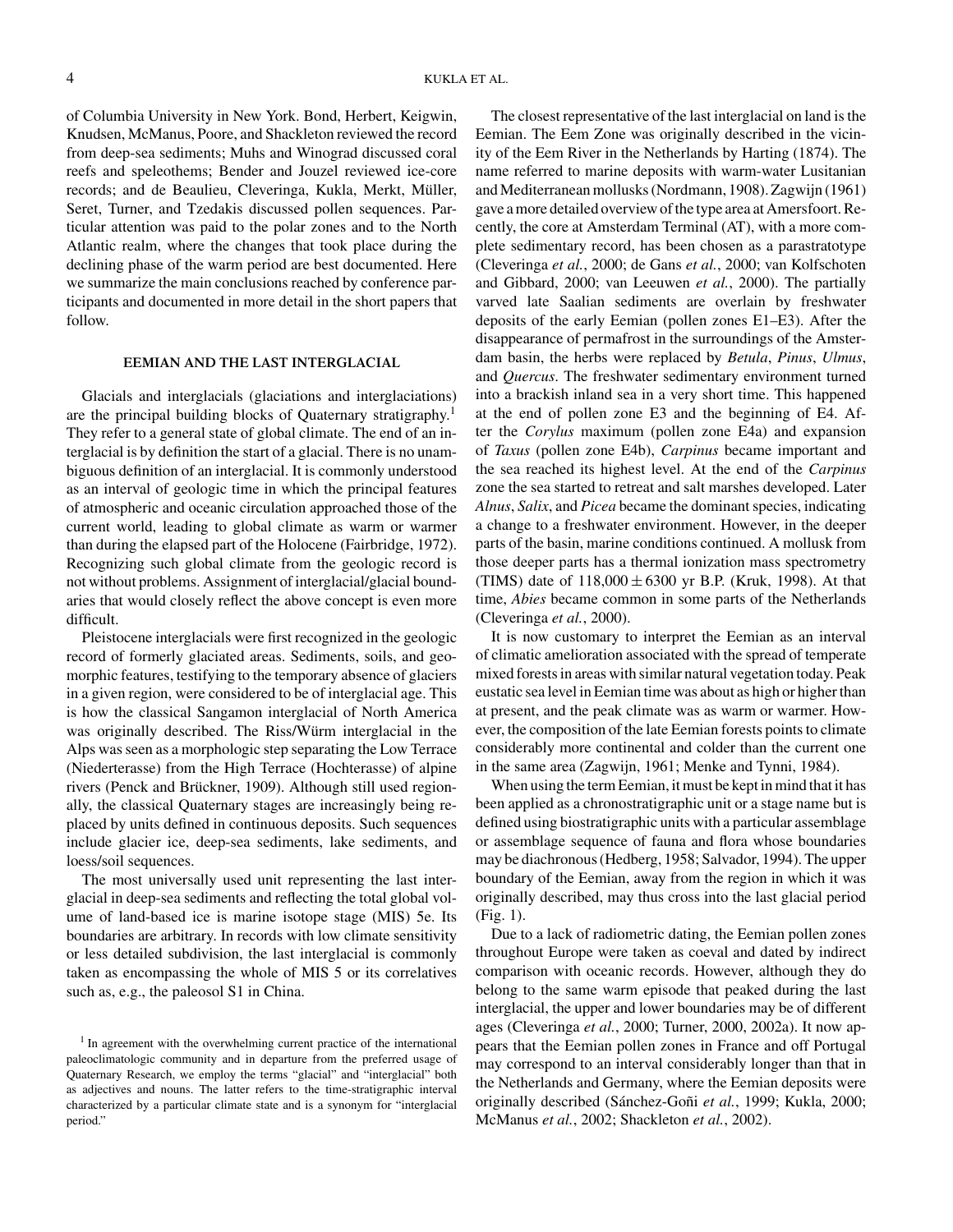

**FIG. 1.** Tentative correlation of stratigraphic units of the last interglacial (A and B) with marine isotope stages (C), insolation difference at equinoxes (D), and SPECMAP benthonic oxygen-isotope records, with cold-water event C24, Heinrich event H11, and Termination II (E). Vostok deuterium proxy record of air temperature (F) from Petit *et al.* (1999) shows the last interglacial data in gray, overlain with present interglacial values in black; Termination I (11,000 yr B.P. in black curve) is aligned with Termination II (130,000 yr B.P. in gray curve). Pollen of *Carpinus* plus *Quercus* in marine core SU 8132 off Portugal (G). Pollen records from La Grande Pile and Ribains, France, NAP is non-arboreal pollen (H). The age of the last interglacial *sensu lato* and *sensu stricto* are shown in (A). Calculations from depth to age scales were made using software from Howell (2002).

It is important to realize that the current usage of the terms "last interglacial" and "Eemian" diverges widely. We propose to restrict, as much as possible, use of the term "last interglacial" to the time when global climates were not substantially different from present. In this paper we use the term "Eemian" *sensu stricto (s.s.)* for sites in northwestern Europe and *sensu lato (s.l.)* for temperate forest episodes whose chronologic relation to northwestern Europe is unclear. However, we recommend restricting the future use of Eemian only to the equivalents of Eemian *s.s.* in northwestern Europe.

## **INSOLATION AND THE LAST INTERGLACIATION**

A serious limitation in the reconstruction of events that occurred more than 100,000 yr ago is the scarcity of accurate radiometric age determinations. Still, the time-to-sediment thickness ratios, varved sequences, and other indicators of relative time, supported by uranium–thorium ages and linked to records of global ice volume and astronomic chronology, provide workable floating timetables with a reasonably high resolution. Thus, although the true age of a given paleoclimatic event of last interglacial age is known only to within a few thousand years, its relative timing with reference to an earlier or later event in the same stratigraphic system may be accurate to within centuries or even decades.

The marine isotope record is commonly tuned to astronomic chronology, represented by June insolation at the top of the atmosphere at 60◦ or 65◦ north latitude. This was deemed justified because the frequency of the Pleistocene gross global climate states matches the frequency of orbital variations. It has been shown that within the accuracy limits of radiometric dates, the relative global ice-volume maxima occurred when the perihelion was in boreal spring and ice minima occurred when it was in autumn (Kukla *et al.*, 1981; Berger *et al.*, 1981; Kukla and Gavin, 1992). The mechanism of the climate response to insolation remains unclear and the role of insolation in the high latitudes as opposed to that in the low latitudes is still debated. Model results of Clement *et al.* (1999) show that the growth of global ice in MIS 5d was contemporaneous with the increased frequency of warm El Niño anomalies in the eastern tropical Pacific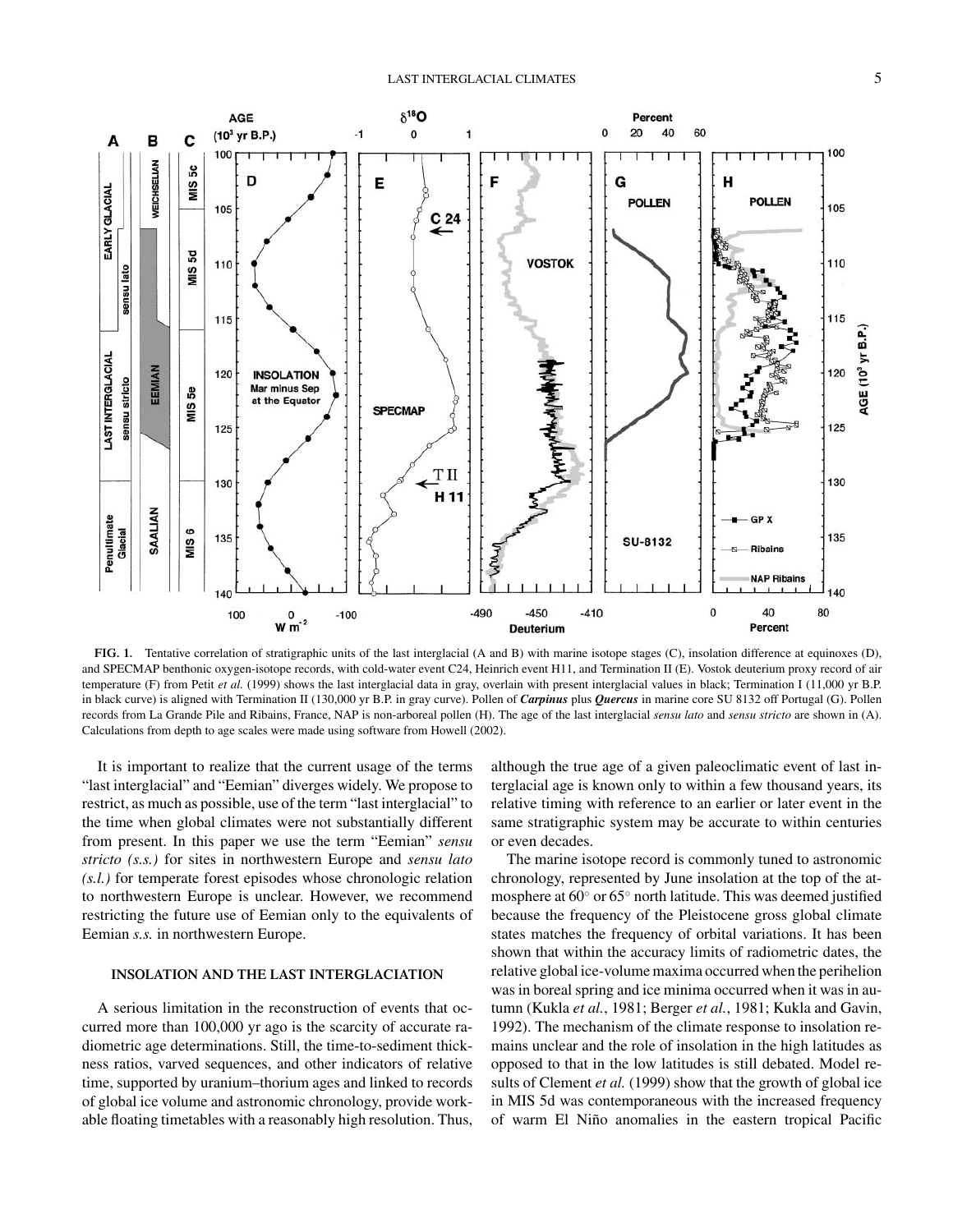(Kukla *et al.*, 2002a). The El Niño intensity and frequency are sensitive to the difference of equinoctial insolation. The difference increases with higher eccentricity, which ultimately controls the amplitude of the precessional cycle. According to the model, the transition from a relatively cold to a relatively warm Pacific took only about 3000 yr, during which the perihelion shifted from late December to February (Kukla *et al.*, 2002a). The difference between March and September insolation at the equator, shown in Figure 1, is a convenient index that correlates with paleoclimatic data more closely than does the summer insolation at 65<sup>°</sup>N. It describes the difference in the strength of the Sun's beam (equinoctial seesaw) which affects any point on the Earth in the same way.

Correlation of independently timed paleoclimatic evidence shows that the interglaciations, including the current one, followed intervals of high obliquity coincident with June perihelion (Kukla *et al.*, 1981). The warmest and least variable parts of past interglacials lasted for about 10,000–12,000 yr, during which the perihelion shifted from June to December. Glaciers grew and global climate deteriorated when the perihelion progressed from December toward February and March (Follieri *et al.*, 1988; Kukla and Gavin, 1992).

June perihelion and the obliquity peak occurred almost simultaneously 11,000 yr ago. However, during the last interglacial, mid-June perihelion at 127,000 yr B.P. arrived later than the obliquity peak at 131,000 yr B.P. Possibly this lag played a role in the early warming signs observed in the Southern Hemisphere. The obliquity cycle there is more strongly reflected in climate proxies than in the Northern Hemisphere. In either case, the link between global climates and orbital variations appears to be complicated and not directly controlled by June insolation at latitude 65◦N. We strongly discourage dating local climate proxies by unsubstantiated links to astronomic variations.

## **DEEP OCEAN STRATIGRAPHY**

The cornerstone of Quaternary stratigraphy is the record of the oxygen isotope ratio of benthonic foraminifera (Shackleton, 1967; Pisias *et al.*, 1984). It closely reflects the variation of global ice volume. In the high-resolution SPECMAP chronology of Martinson *et al.* (1987), the last interglacial is labeled as MIS 5e (Shackleton, 1969). It lasted from about 130,000 to 116,000 yr B.P. The dates are approximate, due to the arbitrary nature of the boundaries and heavy dependence of the SPECMAP time scale on astronomic tuning. However, they are supported by relatively accurate radiometric determinations of emerged coral reefs and we therefore accept them as a framework for our further discussion. The boundaries of the interglacial interval are MIS 5/6 and MIS 5e/5d, drawn arbitrarily halfway between the light isotopic peak and the neighboring heavy isotopic troughs of MIS 5d and MIS 6. In addition to the isotope stages, marine stratigraphers also use numbered events, such as MIS 5.31 or MIS 5.4 (e.g., Martinson *et al.*, 1987). These are characteristic turning points of isotopic curves which facilitate detailed core-to-core correlations. MIS stages are sometimes also labeled as OIS (oxygen isotope stages).

The relative input of the Northern and Southern Hemispheres to the global ice volume and the degree to which the record is affected by temperature changes of the deep water is unknown (Schrag *et al.*, 1996). The latter, however, is definitely smaller than in the near surface waters. The benthonic marine isotope stratigraphy therefore primarily reflects global ice volume. It should be kept in mind that its link to local upper-ocean temperature or to various paleoenvironmental shifts on land is neither direct nor necessarily synchronous.

Marine isotope stages can also be recognized from planktonic foraminifera. Earlier isotope studies mostly involved planktonic species, which are more abundant. Such records are affected to a significant degree by variation of sea-surface temperature and salinity, which may be large and unrelated to the growth or dissipation of glaciers.

The transition from the isotopically heavy MIS 6 trough to the interglacial light peak of MIS 5e marks the penultimate deglaciation, which took about 10,000 years. It was labeled as Termination II by Broecker and van Donk (1970). Originally described using planktonic foraminifera, the term was later transferred to the benthonic system. In the original reference, "Termination" is used to describe both the whole interval of a relatively sharp transition of the isotopic proxy and also the midpoint of this shift. The latter usage has become most common. We strongly recommend using "Termination" only to define the midpoint of the shift in the benthonic isotope records. These are more closely related to ice-volume variations and are better suited for long-distance stratigraphic correlations than the planktonic ones. Termination corresponds approximately to the time of most rapid reduction of land-based ice and, consequently, to the most rapid rise of sea level. When referring to the entire interval of the glacial–interglacial shift, the term "transition" is more appropriate.

Because "Termination" refers to a proxy of global ice volume, but not to temperature or any other paleoclimatic variable, it may have a different age than the midpoints of transitions from the coolest to the warmest climate detected in other indicators elsewhere. For example, in the calcite precipitated from groundwater in Devils Hole, Nevada, the midpoint of the temperature transition is almost 10,000 years older than the oceanic Termination II recorded in benthonic foraminifera. A similar phase lag is observed in the Devils Hole record of the last deglaciation (Winograd *et al.*, 1992, 1996) and in the ice-core proxy record of surface temperatures at Vostok, Antarctica (Petit *et al.*, 1999). The difference shows that the change of global ice volume lagged behind the temperature rise at the abovementioned sites, not that Termination II is incorrectly dated. This may apply also to the recent study of Henderson *et al.* (2001), who provide a date of  $135,200 \pm 3500$  yr B.P. for the MIS 5/6 boundary based on surficial, rather than abyssal, data. The difference between the planktonic and the benthonic datum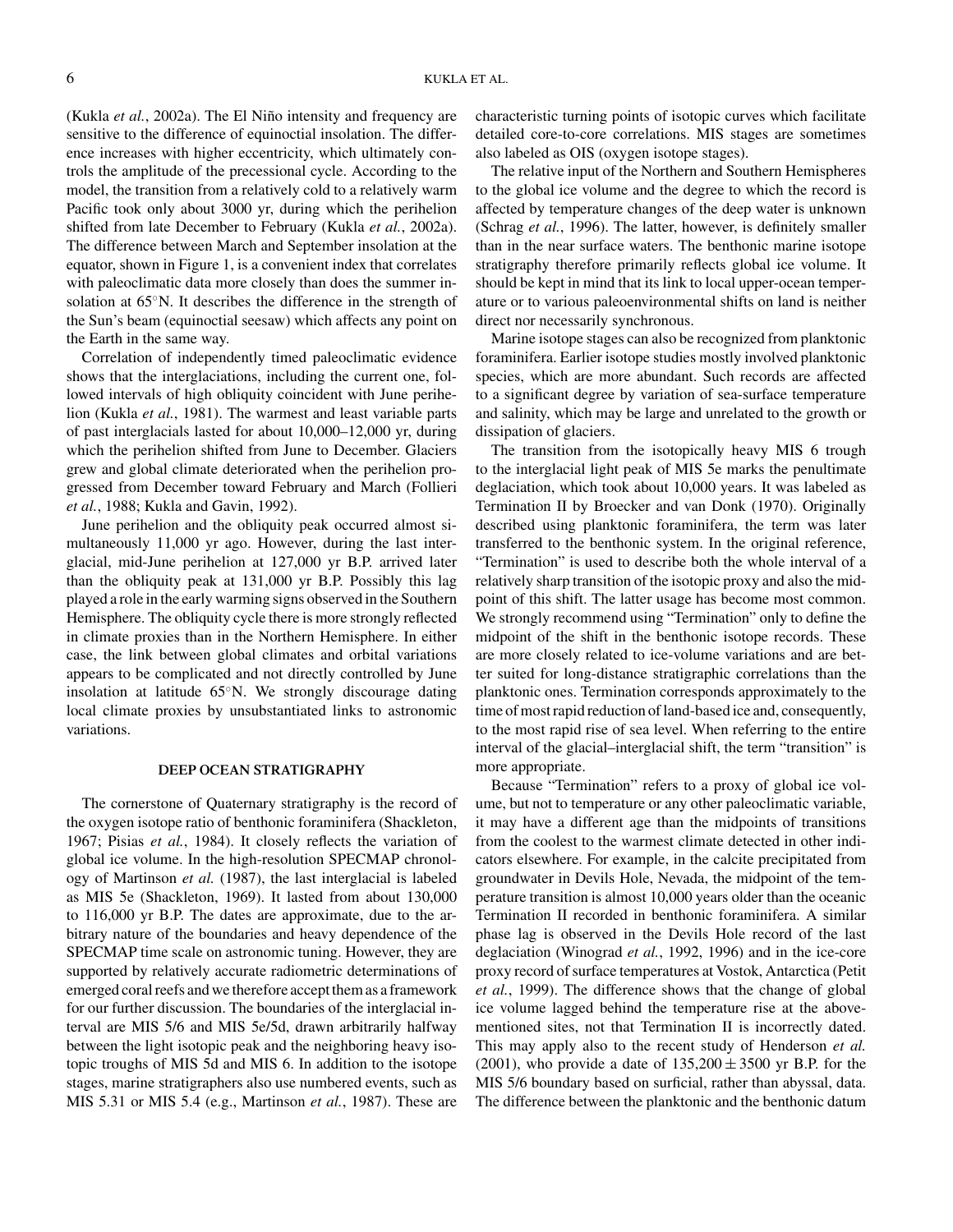is expectable in the tropics where sea-surface temperatures were relatively high during the periods of ice growth (Kukla *et al.*, 2002a). An indirect age assignment of Termination II comes from interglacial coral reefs (Muhs, 2002). The highest eustatic sea level and, consequently, the lowest global ice volume have been dated to ca. 125,000 yr ago. The ice-volume maximum of MIS 6 is dated in the SPECMAP chronology to 135,000 yr B.P. The penultimate deglaciation thus took about 10,000 yr, the same as the last one, and its midpoint is at ca. 130,000 yr B.P. This arbitrary date of Termination II also defines the MIS 5/6 boundary and the beginning of the last interglacial. However, it should be taken into account that the steepest oxygen isotope shift occurred between 131,000 and 125,000 yr B.P., with the midpoint at 128,000 yr B.P. (Imbrie *et al.*, 1984; Shackleton *et al.*, 2002).

#### **SURFACE OCEAN STRATIGRAPHY**

Surface ocean temperature and salinity are reflected in the composition of the assemblages and oxygen-isotope content of planktonic foraminifera. Brief episodes of large-scale ice rafting provide additional correlation horizons in the North Atlantic realm.

The most prominent increases of ice-rafted detritus, accompanied by southward and eastward expansion of cold water in the North Atlantic during MIS 5e and 5d, are Heinrich event H11 and the cold-water event C24 (McManus *et al.*, 1994; Fronval and Jansen, 1997; Chapman and Shackleton, 1999; Knudsen *et al.*, 2002; Shackleton *et al.*, 2002). H11 occurs close to the MIS 5/6 boundary. Event C24 precedes the end of the cold substage MIS 5d and closely postdates the ice-volume peak MIS 5.4. McManus *et al.*(2002) and Shackleton *et al.*(2002) place the age of this event at ca. 107,000 yr B.P. The interval, bracketed by the two major ice-rafting episodes H11 and C24, correlates closely with the couplet formed by MIS 5e and 5d, or in some places with the last interglacial *sensu lato* (Fig. 1). It encompasses a substantial part of the last interglacial period as recognized by the researchers of the Vostok ice core (Petit *et al.*, 1999). It also corresponds with much of the Eemian (*s.l.*) at Grande Pile and Ribains, France and off Portugal (Kukla *et al.*, 1997, 2002b; Shackleton *et al.*, 2002).

Less-pronounced, temporary increases of ice rafting and expansion of cold water occurred in late MIS 5e and MIS 5d in the northern North Atlantic (Fronval and Jansen, 1997; Knudsen *et al.*, 2002). Two oscillations of water ca. 2℃ cooler than today were placed within MIS 5e by Knudsen *et al.*(2002). At least two additional ice-rafting events, C25 and C26 of MIS 5d age can be traced into the central part of the North Atlantic (Chapman and Shackleton, 1999). A prominent cooling noted in the deepsea record from the mid North Atlantic, with an estimated age of about 115,000 to 117,000 yr B.P. (Lototskaya and Ganssen, 1999), may be the same as reported at the MIS 5e/5d boundary by others (Knudsen *et al.*, 2002; McManus *et al.*, 2002). It has been suggested, although it is not universally accepted (Turner, 2000, 2002b), that this cold-water event possibly relates to the

replacement of woodlands by open vegetation at sites in northwestern Europe. If so, then this episode would mark the end of the Eemian and the last interglacial in northwestern Europe (Caspers *et al.*, 2002).

Replacement of Arctic species by a warm Lusitanian benthonic assemblage on the Denmark shelf was rapid. It is estimated to have taken less than 1000 yr. Surface waters in the North Atlantic warmed considerably, and the Lusitanian fauna penetrated as far north as southwestern Norway and the northern Baltic Sea. The boreal fauna, restricted today to the Norwegian Sea, invaded the Barents Sea during the Eemian. Bottom waters of the Danish shelf became 2◦–3◦C warmer than today (Knudsen *et al.*, 2002).

A regular sequence of millennial-scale oscillations, some 1000- to 3000-yr long, recognized from indicators of surface water properties of late Pleistocene and Holocene age in the North Atlantic were also detected in MIS 5 in the subtropical northwestern Atlantic, including substage MIS 5d (Oppo *et al.*, 2001) and MIS 5e (Bond *et al*., 2001).

Surface waters off central and northern California were warmest in the early part of MIS 5e with values higher than in the Holocene (Poore *et al.*, 1999). They were strongly influenced by warm central Pacific currents at that time and closely linked with changes of the terrestrial environment. Upwelling was noticeably weaker than today. A pollen record from a core in the Santa Barbara Basin off southern California indicates that the land climate in MIS 5e was similar or slightly warmer than at present (Heusser, 2000). Cooler conditions gradually replaced the relatively stable, warm Mediterranean-type climate, which continued well into early MIS 5d. The sequence of the Santa Barbara Basin resembles the record of Grande Pile in France. A significant and relatively rapid cooling of about 5◦C at 118,000 to 119,000 yr B.P. is registered in the pollen-bearing deep-sea core 1020, off the California coast.

Recently published alkenone sea-surface-temperature proxies from the region now dominated by the California Current show warming 10,000 to 15,000 yr in advance of major deglaciations (Herbert *et al.*, 2001). Today, similar warmings are observed in many El Niño years, supporting Kukla et al.'s (2002a) contention of frequent El Nino conditions at times of increasing global ice. ˜

### **CORAL REEFS AND SPELEOTHEMS**

Global ice volume is inversely related to mean eustatic sea level, which in the last interglacial period was as high or higher than today. Emerged coral reefs on tectonically stable coasts, preserved as marine terraces, can be dated by uranium-series isotopes via thermal ionization mass spectrometry. The method has typical analytical uncertainty (two sigma) of <1000 yr for corals of last-interglacial age. The data provide one of the few proxy records of interglacial ice volume that can be independently dated. An overview of available age determinations indicates that eustatic sea level was likely near or higher than its present level no later than ca. 130,000 yr ago. It continued rising and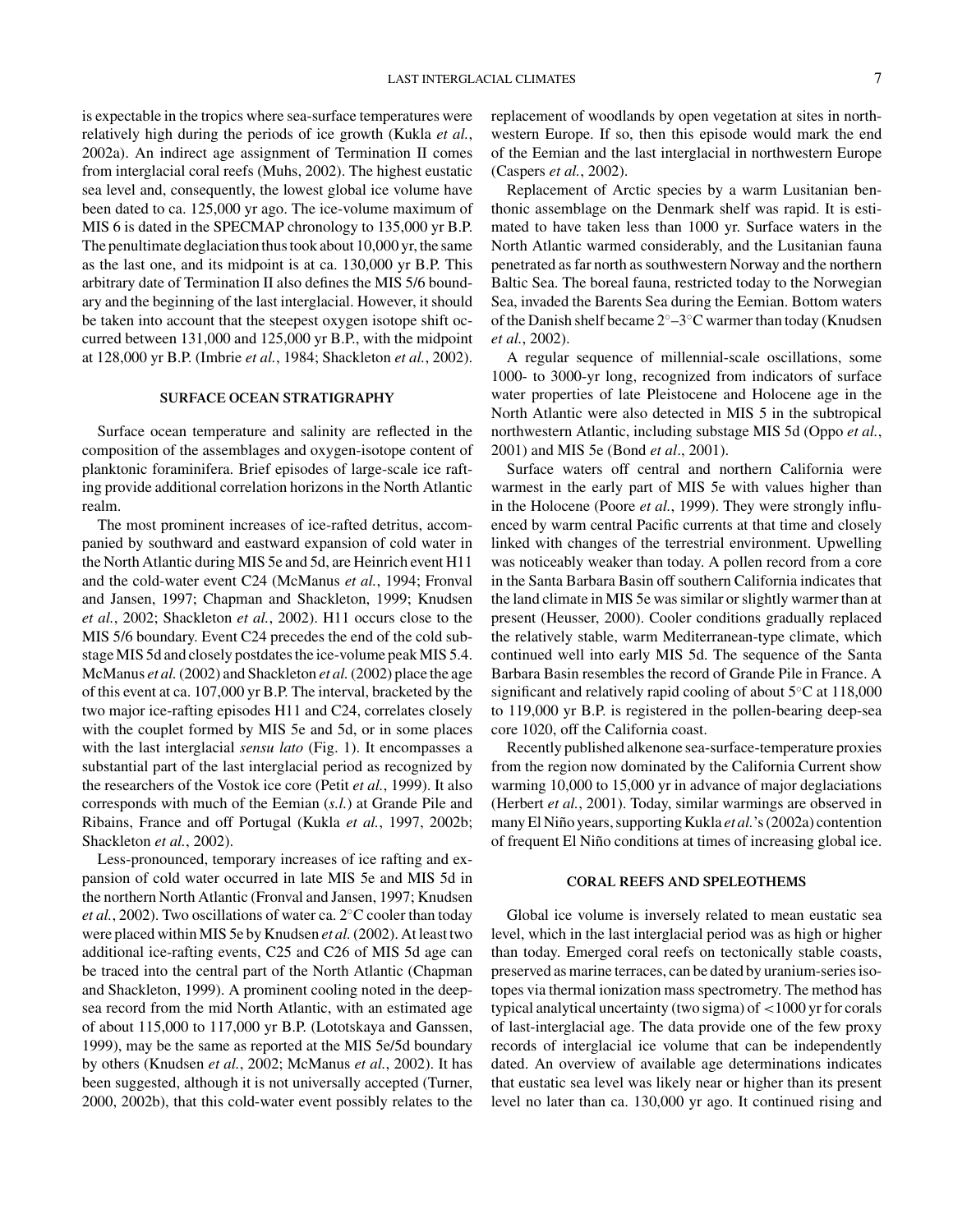remained high until at least 115,000 years ago. This interval corresponds approximately to the duration of MIS 5e. As shown by Muhs (2002), eustatic sea level may have remained as high as at present until about 111,000 yr ago. This would be in apparent conflict with the reconstruction of ice volume during MIS 5d based on marine benthonic isotopes. According to the latter, ice volume grew considerably during MIS 5d and reached a relative peak ca. 110,000 yr ago. A possible explanation is that MIS 5d was a period of only modest ice growth, but deep water cooled more than commonly believed. Recent work suggests that the impact of temperature change on the benthonic oxygen isotope record has been underestimated (Schrag *et al.*, 1996). The commonly held assumption that the temperature impact on the MIS 5e/5d shift was relatively minor deserves more detailed scrutiny. The geoid's response to water transfer from the oceans to land has to be considered as well.

A set of highly accurate ages of regional surface temperature through the last interglaciation was obtained from calcite precipitated from groundwater in Devils Hole, Nevada. The record is very similar to that of Vostok ice in showing that early warming culminated at the very beginning of MIS 5e (Winograd *et al.*, 1997). Here, as well as in Antarctica, the temperature rise significantly preceded the decrease in global ice volume.

Another set of high-resolution age determinations comes from caves. Stalagmites and stalactites form only when there is a sufficient supply of underground water seeping in from the surface. That supply stops under permafrost or a glacier. Most interesting in this respect is the dating of the last interglacial hippopotamus fauna in Victoria Cave, central England. The flowstone enclosing the remains ranges in age from  $135,000 \pm 8000$  yr at the bottom to  $114,000 \pm 5000$  yr at the top (Gascoyne *et al.*, 1981). These alpha spectrometry dates are less precise than TIMS determinations. Speleothems in Norway date to 140,000–135,000 yr B.P. (Baker *et al.*, 1993; Lauritzen, 1993, 1995; Winograd, 2002). If correct, these data would indicate that warming in high latitudes of both hemispheres may have begun quite early.

## **POLAR ICE**

Five cores from the Arctic include Eemian ice. Two are from Devon Island, Canada, and one is from Camp Century, Greenland. These three high-latitudes cores correlate well over much of MIS 5, showing local proxy temperature throughout this zone to have been higher than in the Holocene. Based on an ice-flow dating model, the Devon Island cores probably reached MIS 6 ice and the Camp Century core reached the 120,000-yr-old level. (Dansgaard *et al.*, 1971, 1972; Paterson *et al.*, 1977).

Two additional Greenland cores, the GRIP and GISP summit cores, were drilled farther south. Their stratigraphic record is considered reliable back to about 110,000 yr B.P. The ice below that level seems to be affected by glacier tectonics (Alley *et al.*, 1997) and surface melting. It may also have been deposited at substantially lower altitude than today, in a different atmospheric circulation regime (Cuffey and Marshall, 2000). In any case, the stratigraphies of the lowest part of the two neighboring cores

seriously disagree, making the interglacial segments useless for long-distance correlation.

A complete sequence of last-interglacial ice is present at Vostok, Antarctica. This ice core extends back to 420,000 yr ago, allowing comparison of the Holocene interval with four previous interglacials (Broecker and Henderson, 1998; Petit *et al.*, 1999). It provides the most detailed and reliable local temperature proxy of the last interglacial (Fig. 1). Temperature at Vostok, reconstructed from deuterium data, increased gradually by about 12◦C after the glacial minimum at 138,000 yr B.P. It reached current values about 132,000 yr ago and remained as high or higher for about the next 13,000 yr. At the very beginning of the interglacial, between about 130,000 and 127,000 yr ago, the temperature climbed as much as 3◦C higher than today. Then it slowly cooled in a manner similar to that of the Holocene. A relatively rapid decline began ca. 115,000–117,000 yr ago, and over the next 10 millennia the temperature fell about 7◦C. It must be realized that the Vostok data do not record ice volume but rather the local temperature. Therefore, they are not directly linked to the marine benthonic isotope system. The gas bubbles in Vostok ice show that relatively high levels of carbon dioxide persisted from about 131,000 to at least 114,000 yr B.P., well beyond the onset of the cooling. During this time the  $CO<sub>2</sub>$  concentration was higher than throughout most of the Holocene. Only in the most recent decades did the atmospheric concentration of  $CO<sub>2</sub>$ rise sharply to values much higher than any recorded in the past.

The Vostok time scale was derived from the ice-flow model tied to the astronomic chronology at two points, 110,000 and 390,000 yr B.P. The accuracy of the absolute dating of the temperature proxy of the last interglacial is estimated to be about ±5000 yr and is lower for the gases (Petit *et al.*, 1999). In Fig. 1 we used the time scale derived from the ice-flow model and aligned the last interglacial and the Holocene records at Terminations I and II. However, if Termination II was placed not at 130,000 but at 128,000 yr B.P., the elapsed part of the Holocene would end closer to 115,500 yr when perihelion occurred at the same time as today.

The global ice volume in interstadial MIS 5d increased considerably. It is not clear how much, for the oxygen isotope data in benthonic foraminifera may have been affected by a substantial cooling of the ocean bottom waters. In the mountains, glaciers in northern Europe did advance during this early glacial interval (Glaciation C of Mangerud *et al.*, 1998).

Diatoms from Lake Baikal cores imply a substantial growth of glaciers in the surrounding mountains of southeastern Siberia during MIS 5d (Karabanov *et al.*, 1998; Prokopenko *et al.*, 2002). Faunal data from the Arctic ocean coasts indicate that sea ice was more open at that time than today (Arkhipov and Volkova, 1994), possibly in response to the increased intensity of spring insolation.

## **POLLEN RECORDS IN LAKE SEDIMENTS**

In north-central Europe, the Eemian is a fully developed interglacial, defined on the basis of vegetation assemblages. Eemian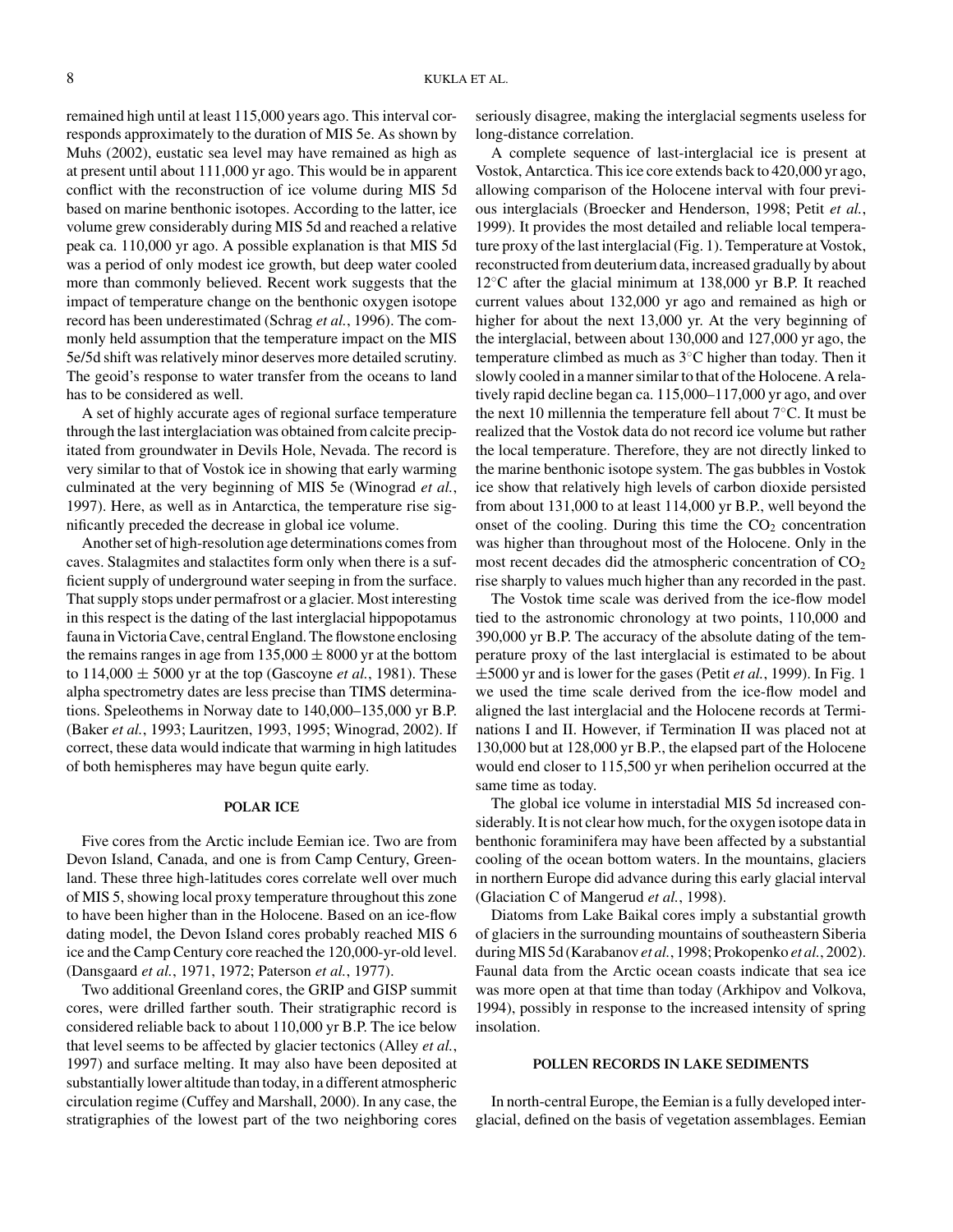forests became established when sea level stood some 40 m lower than the recent German Normal Sea Level datum. It stood 7 m below this benchmark during the interglacial peak. Isostatic movements prevent relating past sea-level variation in Germany and the Netherlands reliably to eustatic sea level (Caspers *et al.*, 2002).

The numerous interglacial deposits in northwestern Germany typically occur in basins less than 100 m in diameter in the late Saalian dead-ice terrain. Sediments are usually calcareous at the base, diatomaceous in the middle, and sandy and peaty at the top. Annual laminations at Bispingen (Müller, 1974), Quakenbrück (Hahne *et al.*, 1994), and Gross Todshorn (Freund and Caspers, 1997) provide an approximate timetable of the vegetational succession and duration of the Eemian forests. This was estimated, based on varve counts and palynological and sedimentological observations, to be about 10,000 to 11,000 yr (Caspers *et al.*, 2002). Near Quakenbrück, the Eemian deposits rest on early Saalian till and are underlain by at least 2000 sandy, silty varves and another ca. 2000 sterile laminae. No obvious sign of a temperature oscillation of the last late-glacial type was recognized in this sequence, which may have been deposited during Saale 2 and 3 (Warthe). A mild climate oscillation is indicated by the varying presence of shrubs at other sites in northern Germany, found mostly on top of late Saalian sediments. The lithologic transition into a more clayey Eemian deposit at these sites is continuous, but the vegetation shift is abrupt (Hahne *et al.*, 1994; Caspers *et al.*, 2002). In the Netherlands, a cooling phase interrupted the warming in the late Saalian. It was similar to but less pronounced than that of the Younger Dryas (Cleveringa *et al.*, 2000).

Timing of the onset of Eemian forests in Europe is unclear. The event is not independently dated. The pollen record in core MD 902540 off the coast of Portugal indicates that in southwestern Europe the forest developed within MIS 5e, considerably later than Termination II (Shackleton *et al.*, 2002). The full expansion of the closed Eemian forests appears to have followed a stepwise, oscillatory increase in forest populations in late-glacial time between ca. 130,000 and 127,000 yr ago. In the Massif Central, France, these oscillations show a reexpansion of steppe taxa prior to the establishment of the pine–birch forest. Similarly, at Grande Pile in France the expansion of *Pinus* was interrupted by the increase of Poaceae, *Artemisia*, and later *Juniperus*(Zeifen zone of Woillard, 1978). The onset of the Eemian in southwestern as well as in northwestern Europe was most probably parallel in time, although the actual species composition may have differed. The lack of an obvious late-glacial oscillation in northern Germany may be because the landscape at that time was not yet colonized by trees. This would make detection of any temporary climate deterioration from pollen data difficult.

In the best-studied European sequence of Eemian diatomaceous gyttja at La Grande Pile (Woillard, 1978; Guiot *et al.*, 1989; Seret *et al.*, 1992; de Beaulieu and Reille, 1992a; Pons *et al.*, 1992; Kukla *et al.*, 2002b), the forest episode was labeled the Lure interglacial (Seret *et al.*, 1990). Here the closed for-

est, which shows the typical Eemian vegetational succession, was probably established before 126,000 yr B.P. It lasted for almost 20,000 years (de Beaulieu and Reille, 1992a; Kukla *et al.*, 1997; Kukla, 2000). A close parallel between the concentration of nonarboreal pollen at this site and cold-water foraminifera *Neogloboquadrina pachyderma* sinistral in deep-sea core V29- 191 (Kukla *et al.*, 1997), as well as the pollen record of core MD 952042 (Sánchez-Goñi et al., 1999), indicates that the Eemian Zone at La Grande Pile correlates with the main part of MIS 5e and most of MIS 5d. The boreal forest was abruptly replaced by open vegetation in the silty zone, Melisey I. The latter is apparently coeval with cold-water expansion C24 in the central North Atlantic, which is about 107,000 yr old (Kukla, 2000; McManus *et al.*, 2002; Shackleton *et al.*, 2002).

Pollen in the upper half of the Lure interglacial interval in the Grande Pile record shows a stepwise decline of deciduous trees and an increase of conifers. The proportion of evergreens, indicators of warm winters, increased simultaneously with conifers, approximately at the time of the MIS 5e/5d boundary. Forest composition thus indicates a shift toward cool summers but warm winters (Pons *et al.*, 1992). At about 110,000 yr B.P., the mixed hardwood forest turned into a boreal taiga, supposedly in less than three centuries (Woillard, 1979). However, Turner (2002b) questions the accuracy of this estimate.

Ribains, in the French Massif Central, is another site where the flora developed in a fashion very similar to that at La Grande Pile. The basal third of a 9-m-thick homogenous diatomite contains a typical Eemian pollen succession (de Beaulieu and Reille, 1992b). The Ribains forest gave way to a cold meadow during Stadial I, which is considered coeval with Melisey I. At least three intervals within the Ribains interglacial between ca. 117,000 and 107,000 yr B.P. show an increased proportion of nonarboreal pollen. Together with high magnetic susceptibility, they indicate temporary expansion of open environments in the vicinity of the lake (Kukla *et al.*, 2002b). Rapid replacement of mixed temperate forest by conifers in the upper part of the interglacial interval resembles the event at Grande Pile described by Woillard. A sharp decrease of water temperature shortly before the disappearance of deciduous trees and expansion of pine was detected from oxygen isotopes in diatoms (de Beaulieu and Reille, 1992b; Rioual *et al.*, 2001).

As understood by palynologists, the end of an interglacial and the beginning of a glacial stage is marked by the replacement of forests by open vegetation (Menke and Tynni, 1984). This is arbitrarily taken to occur when the proportion of tree pollen drops below 50% of the total pollen count. When that happened in northwestern Europe, the sea again stood about 40 m below the German benchmark.

The boreal forests of the last few millennia of the Eemian point to a continental climate considerably cooler than present (Jessen and Milthers, 1928; Turner and West, 1968; Müller, 1974; Frenzel and Bludau, 1987; Caspers *et al.*, 2002).

According to pollen and sedimentologic evidence, no severe or abrupt climatic changes occurred within the period of the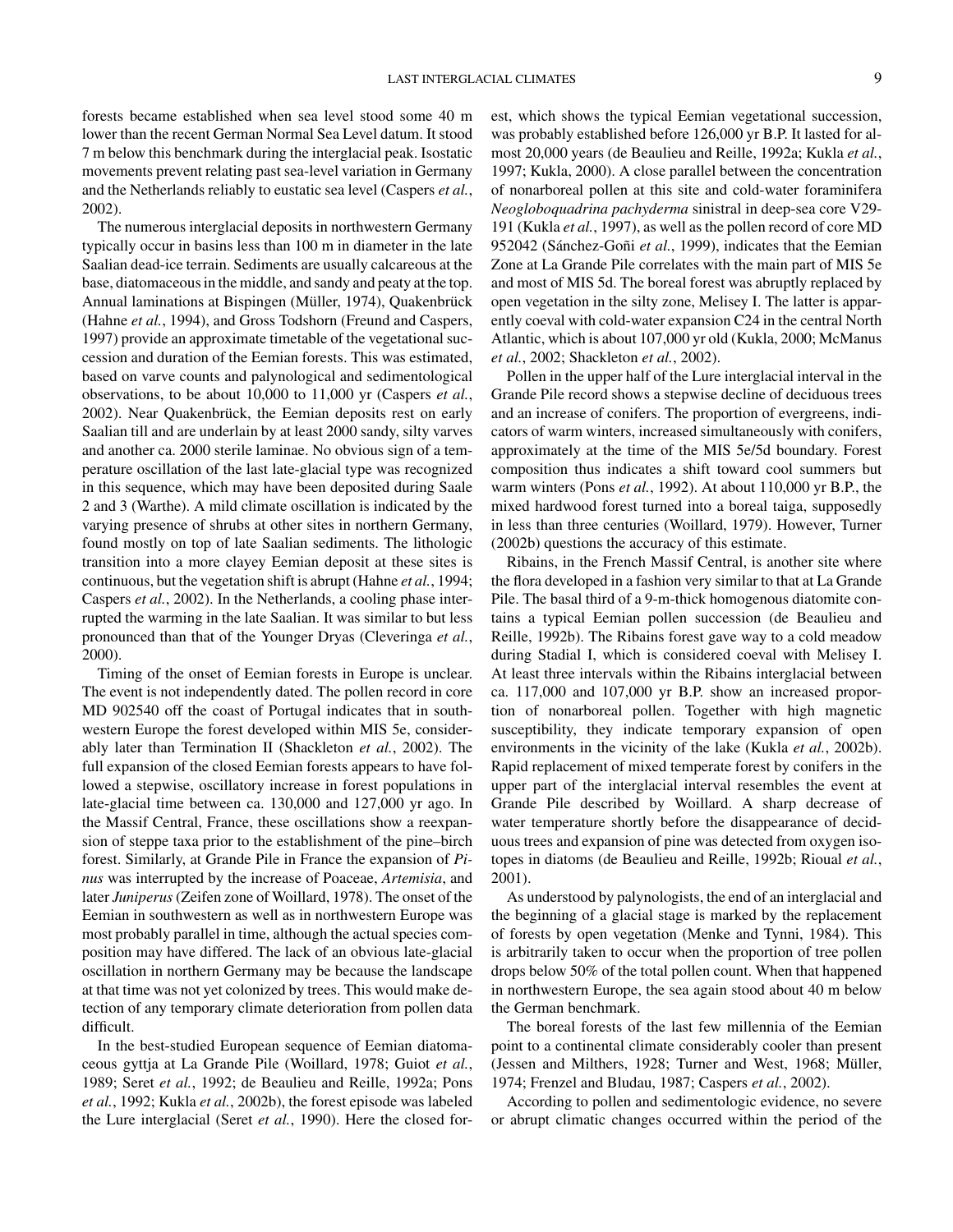Eemian zone in northwestern Germany. An apparent abrupt winter temperature drop in the *Carpinus* zone at Bispingen, deduced by Field *et al.* (1994) from transfer functions, is contradicted by macrofossils found elsewhere (Aaby and Tauber, 1995; Zagwijn, 1996).

The first half of the warm interval at La Grande Pile, Ribains, and in deep-sea cores shows a temperate mixed forest growing in a relatively uniform climate. The upper half has a considerably higher variability, with increases of conifers and nonarboreal taxa. Assuming near-uniform sedimentation rates, the variable part of the Eemian deposits started at about 115,000–117,000 yr ago.

A direct pollen count in two deep-sea cores off Portugal, SU 8132 (Turon, 1984) and MD 952042 (Sánchez-Goñi et al., 1999), confirms the presence of mixed forest in south-central Europe during MIS 5e and 5d. The C24 level in the cores is marked by a steep drop in the oxygen isotope ratio of planktonic foraminifera and by the presence of cold-water dynocyst *Bitectatodinium tepikiense* in the latter one. The successive appearance of *Betula*, followed by *Quercus*, then *Carpinus*, and finally *Abies* in SU 8132 begins in the lower part of MIS 5e and mimics the Eemian vegetation sequence at Grande Pile (Fig. 1). It appears that the immigration of trees to nearby lands occurred some time after Termination II, possibly ca. 126,000–127,000 yr ago (Shackleton *et al.*, 2002).

The interglacial woodlands in Portugal and Greece were estimated to have lasted from about 127,000 or 126,000 yr B.P. to about 107,000–110,000 yr B.P. Similar to what occurred the Holocene, the establishment of a full interglacial forest does not coincide with the marine termination but occurs in the later part of the deglaciation. Between the base of MIS 5e and the start of forested environments, the concentration of arboreal pollen rose in several steps (Tzedakis *et al.*, 2002).

After ca. 115,000–118,000 yr B.P., there is an overall trend toward more reduced forest cover, but the essentially interglacial conditions persisted in southern Europe until about 110,000 yr B.P., i.e., some 6000 yr into the early glacial period. Thus, the gradual buildup of ice after 116,000 yr B.P. did not have a significant impact on land climates in this part of the world. The forest assemblages as far east as Greece declined rapidly only when ice volume increased substantially and ice-rafting episodes affected the central North Atlantic (Tzedakis *et al.*, 2002). At the same time, during the early glacial stage, full-blown periglacial conditions affected northwestern Europe.

## **CLIMATE OF THE LAST INTERGLACIAL AND INTERGLACIAL–GLACIAL TRANSITION**

The key existing gross climate indicators from the end of the penultimate glaciation through the end of the first cold substage of the early glaciation are tentatively correlated in Fig. 1. Due to limited radiometric dates, the correlation is tentative, representing only one of several possible reconstructions of climate progression during the described time. Given the available information, this is the variant that the majority of us consider most probable.

Global ice volume gradually decreased from the maximum attained some 135,000 to 138,000 yr ago to its minimum ca. 125,000 yr ago. Temperature at Vostok culminated several millennia prior to the global ice-volume minimum and peaked at the time of Termination II. Surface waters of the eastern tropical Pacific and groundwater along the western margin of the United States also warmed in advance of the lowest ice volume. Whether the same holds for tropical oceans elsewhere is unclear. Interglacial eustatic sea level reached a position equal to present sea level no later than 130,000 yr ago and continued rising until about 125,000 yr B.P. Climate fluctuations of the late-glacial type were observed locally, but they were not as intense and widespread as those during the Younger Dryas interval.

The isostatically depressed crust in northwestern Europe was flooded by the Eemian sea with its warm Lusitanian fauna after Termination II. The temperature on land peaked in the first part of the Eemian. The North Sea became connected with the Barents Sea through the Baltic in the first part of MIS 5e. Surface waters in the Baltic became a few degrees Celsius warmer than in the middle Holocene. The ice sheet in southern Greenland was substantially reduced in size, reached a lower surface elevation, and was probably affected by frequent summer melt (Cuffey and Marshall, 2000).

Tall mixed hardwood forests with a closed canopy covered much of Europe during MIS 5e. Last-interglacial environments and climates appear to have experienced a span of relative calm equally long, if not longer, than that of the current warm period. Between ca. 130,000 and 116,000 yr ago, the climate over much of the globe was at first warmer than, and later not very different from, that of the last 10 millennia. Episodes of increased ice rafting and cold water expansion toward the end of MIS 5e have been detected only in the northernmost North Atlantic.

The southern part of the Norwegian current, which today keeps northern Europe warm, registered increased ice rafting from about the time of the MIS 5e/5d boundary (Knudson *et al.*, 2002). At approximately the same time, the rate of temperature decline increased substantially at Vostok, conifers began replacing broad-leaved trees in France, and open vegetation may have expanded in north-central and central Europe. Most of the swings toward drier or cooler climate, some of them rapid, appear to have affected Europe during MIS 5d, when glacier buildup was already under way. The swings were followed by temporary returns of milder climate superimposed on a longterm cooling trend.

Because of the lack of radiometric dates and an unclear link to deep-sea stratigraphy, the chronostratigraphic position of the Eemian in the Netherlands and elsewhere in northern Europe remains uncertain. Correlation with ocean records shows that the Eemian forests in southwestern Europe lasted well into MIS 5d. Strong arguments point to a much shorter duration of Eemian conditions in northwestern Europe, probably limited to substage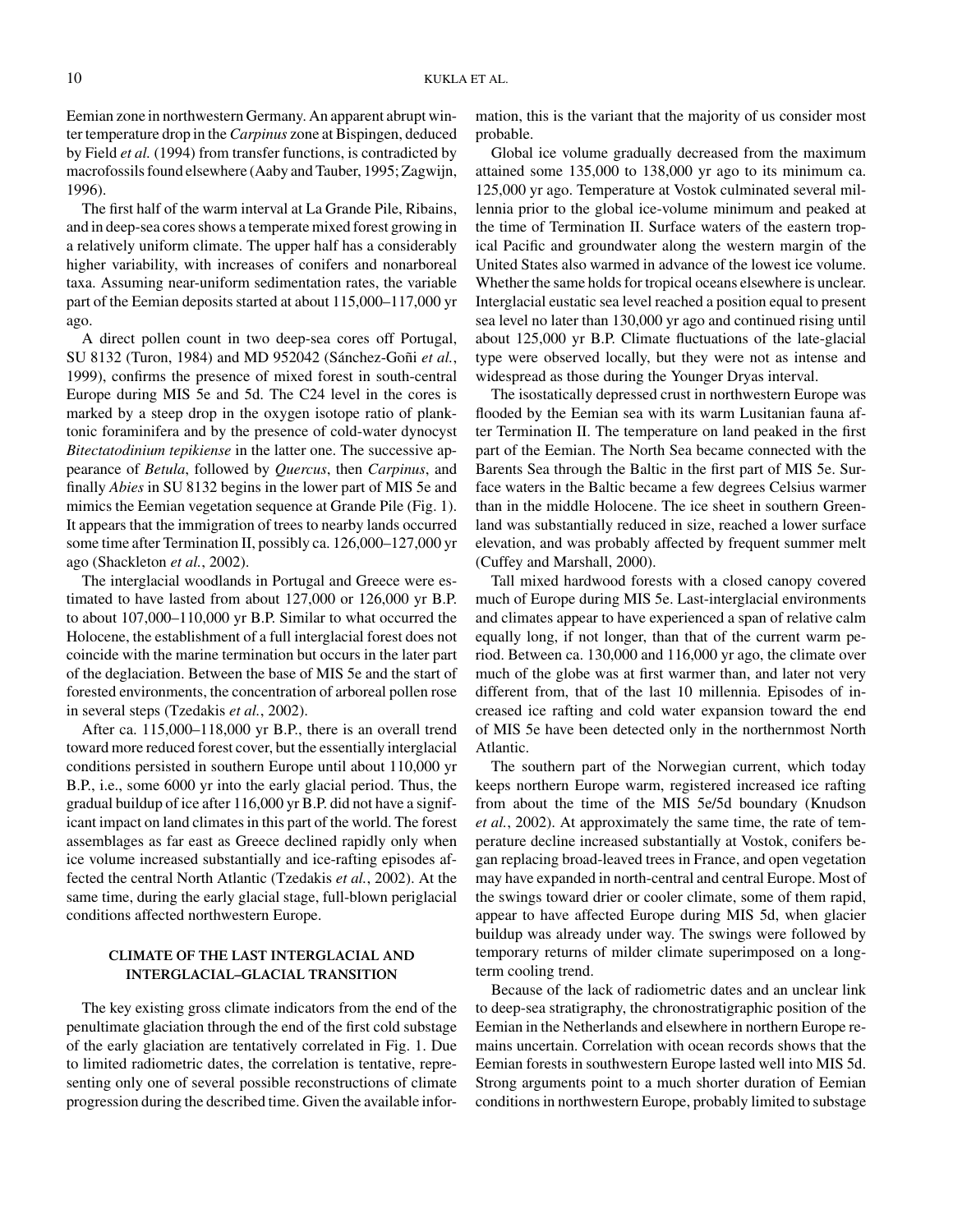MIS 5e. The dilemma is discussed in more detail by Turner (2000, 2002b). Biostratigraphic arguments support the coeval advance of *Carpinus* across Europe. If the varve counts in Germany are not underestimated, and if the beginning of the Bispingen pollen record is not significantly delayed, then the end of Eemian forests in northwestern Europe would be linked to major circulation shifts in the northernmost North Atlantic (Knudsen *et al.*, 2002). The sea ice advance and ice growth on surrounding lands may also be temporally related (Mangerud *et al.*, 1998). If so, the marked difference of vegetation between France and Germany, noted in the temperate interstades of MIS 5 (Woillard, 1978), would already have been established during MIS 5d.

In most cases, the reports presented at the Eemfest, and additional published information, indicate that the environmental shift from peak interglacial into early glacial environments in the Atlantic and western Europe advanced gradually from high to middle latitudes, with tropical and mid-latitude oceans being relatively warm at that time (van Kolfschoten and Gibbard, 2000). The orbital shift leading to the warming of the tropics and cooling of the high latitudes in autumn is strongly indicated as the primary cause of the interglacial decline. The stepwise sequence of relatively rapid cooling or drying events in MIS 5d, followed by partial recoveries lasting several centuries, is consistent with the expected effects of iceberg surges and changes of the thermohaline circulation.

#### **ACKNOWLEDGMENTS**

We are grateful to Denis-Didier Rousseau for proposing the Eemfest workshop and to the Climate Center at LDEO for providing financial support. This work is partly supported by NSF grant ATM 01-00830 and is LDEO Contribution 6261.

#### **REFERENCES**

- Aaby, B., and Tauber, H. (1995). Eemian climate and pollen. *Nature* **376,** 27–28.
- Alley, R. B., Gow, A. J., Meese, D. A., Fitzpatrick, J. J., Waddington, E. D., and Bolzan, J. F. (1997). Grain-scale processes, folding, and stratigraphic disturbance in GISP2 ice core. *Journal of Geophysical Research* **102,** 26,819–26,830.
- Arkhipov, S. A., and Volkova, V. S. (1994). "Geological History, Pleistocene Landscapes and Climate in West Siberia." Transaction, Issue 823. Russian Academy of Sciences, Siberian Branch, United Institute of Geology, Geophysics and Mineralogy, Novosibirsk. [In Russian]
- Baker, A., Smart, P. L., Edwards, R. L., and Richards, D. A. (1993). Annual growth banding in a cave stalagmite. *Nature* **364,** 518–520.
- Berger, A., Guiot, J., Kukla, G., and Pestiaux, P. (1981). Long-term variations of monthly insolation as related to climatic changes. *Geologisches Rundschau* **70,** 748–758.
- Bond, G., Kromer, B., Beer, J., Muscheler, R., Evans, M. N., Showers, W., Hoffmann, S., Lotti-Bond, R., Hajdas, I., and Bonani, G. (2001). Persistent solar influence on North Atlantic climate during the Holocene. *Science* **294,** 2130–2136.
- Broecker, W. S., and Henderson, G. M. (1998). The sequence of events surrounding Termination II and their implications for the cause of glacial–interglacial CO2 changes. *Paleoceanography* **13,** 352–364.
- Broecker, W. S., and van Donk, J. (1970). Insolation changes, ice volumes, and the O<sup>18</sup> record in deep-sea cores. *Reviews of Geophysics and Space Physics* **8,** 169–198.
- Caspers, G., Freund, H., Merkt, J., and Müller, H. (2002). The Eemian interglaciation in northwestern Germany. *Quaternary Research* **58,** 49–52.
- Chapman, M. R., and Shackleton, N. J. (1999). Global ice-volume fluctuations, North Atlantic ice-rafting events, and deep-ocean circulation changes between 130 and 70 ka. *Geology* **27,** 795–798.
- Clement, A., Seager, R., and Cane, M. (1999). Orbital controls on the tropical climate. *Paleoceanography* **14,** 441–456.
- Cleveringa, P., Meijer, T., Leeuwen, R. J. W., de Wolf, H., Pouwer, R., Lissenberg, T., and Burger, A. W. (2000). The Eemian stratotype locality at Amersfoort in the central Netherlands: A re-evaluation of old and new data. *Geologie en Mijnbouw* **79,** 197–216.
- Cuffey, K. M., and Marshall, S. J. (2000). Substantial contribution to sea-level rise during the last interglacial from the Greenland ice sheet. *Nature* **404,** 591–594.
- Dansgaard, W., Johnsen, S. J., Clausen, H. B., and Langway, C. C. Jr. (1971). Climatic record revealed by the Camp Century Ice Core. *In* "The Late Cenozoic Glacial Ages" (K. K. Turekian, Ed.), pp. 37–56. Yale University Press, New Haven, CT.
- Dansgaard, W., Johnsen, S. J., Clausen, H. B., and Langway, C. C. Jr. (1972). Speculations about next glaciation. *Quaternary Research* **2,** 396–398.
- de Beaulieu, J.-L., and Reille, M. (1992a). The last climatic cycle at La Grande Pile (Vosges, France). A new pollen profile. *Quaternary Science Reviews* **11,** 431–438.
- de Beaulieu, J.-L., and Reille, M. (1992b). Long Pleistocene pollen sequences from the Velay Plateau (Massif Central, France). *Vegetation History and Archaeobotany* **1,** 233–242.
- de Gans, W., Beets, D. J., and Centineo, M. C. (2000). Late Saalian and Eemian deposits in the Amsterdam glacial basin. *Geologie en Mijnbouw* **79,** 147–160.
- Fairbridge, R. W. (1972). Climatology of a glacial cycle. *Quaternary Research* **2,** 283–302.
- Field, M. H., Huntley, B., and Müller, H. (1994). Eemian climate fluctuations observed in European pollen record. *Nature* **371,** 779–783.
- Follieri, M., Magri, D., and Sadori, L. (1988). 250,000 year pollen record from Valle Di Castiglione (Roma). *Pollen et Spores* **30,** 329–356.
- Frenzel, B., and Bludau, W. (1987). On the duration of interglacial to glacial transition at the end of the Eemian interglacial (deep sea stage 5e): Botanical and sedimentological evidence. *In* "Abrupt Climatic Change—Evidence and Implications," Proceedings St. Hughes de Biviers NATO ARW, NATO ASI Series C, Vol. 216 (W. H. Berger and L. D. Labeyrie, Eds.), pp. 151–162. Reidel, Dordrecht.
- Freund, H., and Caspers, G. (Eds.) (1997). Vegetation und Paläoklima der Weichsel-Kaltzeit im nördlichen Mitteleuropa-Ergebnisse paläobotanischer, faunistischer und geologischer Untersuchungen. *Schriftenreihe Deutsche Geologische Gessellschaft* **4,** 1–249.
- Fronval, T., and Jansen, E. (1997). Eemian and early Weichselian (140–60 ka) paleoceanography and paleoclimate in Nordic seas with comparisons to Holocene conditions. *Paleoceanography* **12,** 443–462.
- Gascoyne, M., Currant, A. P., and Lord, T. C. (1981). Ipswichian fauna of Victoria Cave and the marine palaeoclimatic record. *Nature* **294,** 652–654.
- Guiot, J., Pons, A., de Beaulieu, J.-L., and Reille, M. (1989). A 140,000-year continental climate reconstruction from two European pollen records. *Nature* **338,** 309–313.
- Hahne, J., Kemle, S., Merkt, J., and Meyer, K.-D. (1994). Eem-, Weichsel-u. saalezeitliche Ablagerungen der Bohrung "Quakenbrück GE 2." Geologisches *Jahrbuch A* **134,** 9–69.
- Harting, P. (1874). De bodem van het Eemdal. *Verslagen en Mededelingen van de Koninklijke Academie van Wetenschappen* afdeling Natuurkunde II, 8, 282–290.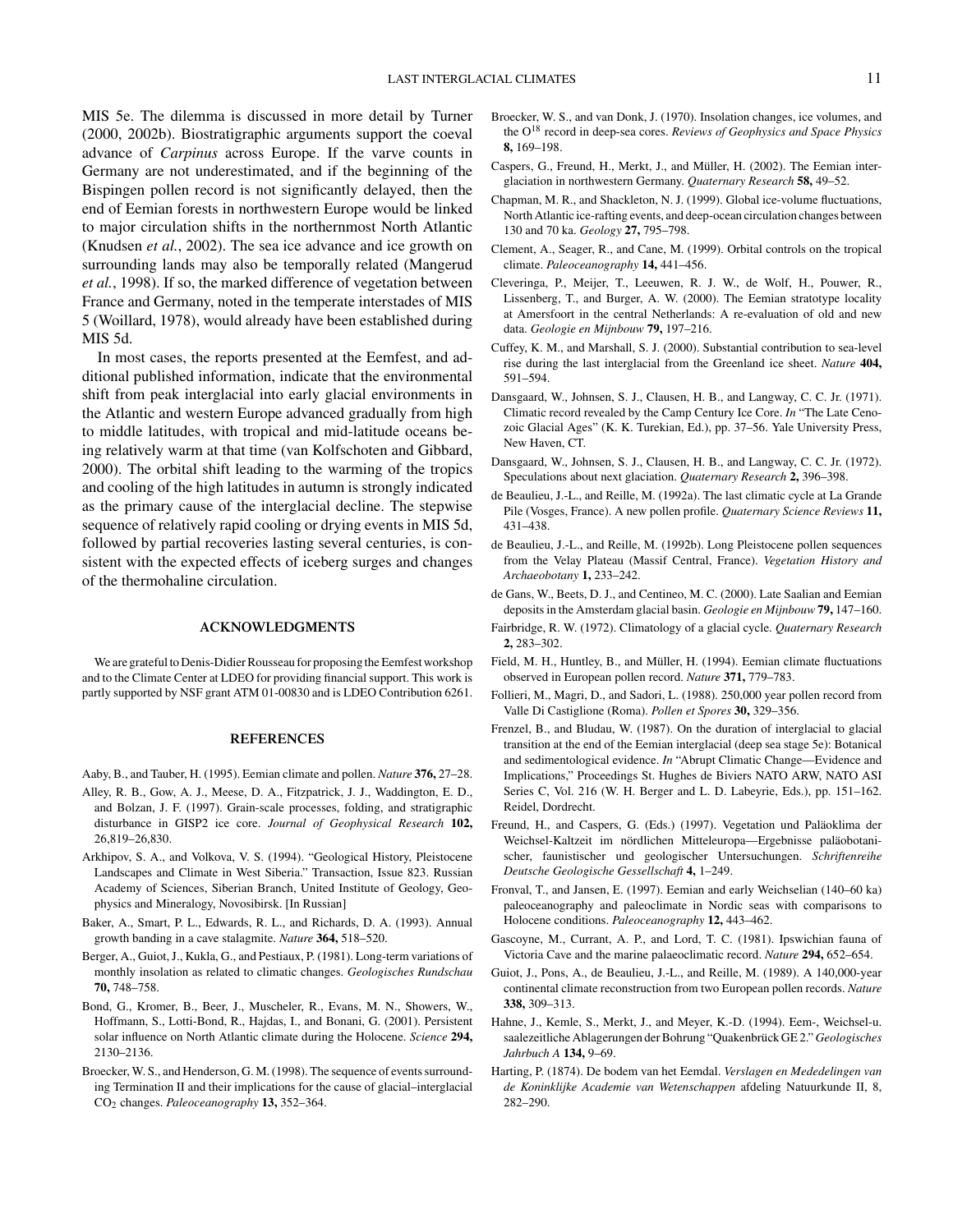- Hedberg, H. D. (1958). Stratigraphic classification and terminology. *American Association of Petroleum Geologists Bulletin* **42,** 1881–1896.
- Henderson, G. M., Slowey, N. C., and Fleisher, M. Q. (2001). U–Th dating of carbonate platform and slope sediments. *Geochimica et Cosmochimica Acta* **65,** 2757–2770.
- Herbert, T. D., Schuffert, J. D., Andreasen, D., Heusser, L., Lyle, M., Mix, A., Ravelo, A. C., Stott, L. D., and Herguera, J. C. (2001). Collapse of the California Current during glacial maxima linked to climate change on land. *Science* **293,** 71–75.
- Heusser, L. E. (2000). Rapid oscillations in western North America vegetation and climate during oxygen isotope stage 5 inferred from pollen data from Santa Barbara Basin (Hole 893A). *Palaeogeography, Palaeoclimatology, and Palaeoecology* **161,** 407–421.
- Howell, P. (2001). ARAND time series and spectral analysis package for the Macintosh, Brown University. IGBP PAGES/World Data Center for Paleoclimatology Data Contribution Series #2001-044. NOAA/NGDC Paleoclimatology Program, Boulder, CO.
- Imbrie, J., Hays, J. D., Martinson, D. G., Mclntyre, A., Mix, A. C., Morley, J. J., Pisias, N. G., Prell, W. L., and Shackleton, N. J. (1984). The orbital theory of Pleistocene climate: Support from a revised chronology of the marine delta 18O record. *In* "Milankovitch and Climate, Part I" (A. Berger, J. Imbrie, J. Hays, G. Kukla, and B. Saltzman, Eds.), pp. 269–305. Reidel, Boston.
- Jessen, K., and Milthers, V. (1928). Stratigraphical and paleontological studies of interglacial freshwater deposits in Jutland and north-west Germany. *Danmarks Geologiske Undersøgelse II* **48,** 1–379.
- Karabanov, E. B., Prokopenko, A. A., Williams, D. F., and Colman, S. M. (1998). Evidence from Lake Baikal for Siberian glaciation during oxygen-isotope substage 5d. *Quaternary Research* **50,** 46–55.
- Knudsen, K.-L., Seidenkrantz, M.-S., and Kristensen, P. (2002). Last interglacial and early glacial circulation in the northern North Atlantic Ocean. *Quaternary Research* **58,** 22–26.
- Kruk, R. W. (1998). "U-Series Radiometric Dating of Eemian Molluscs from the Amsterdam Basin. About the Last Period That Was Really Warm in Amsterdam." Ph.D. Thesis, Faculty of Earth Sciences, Free University, Amsterdam.
- Kukla, G. J. (2000). The last interglacial. *Science* **287,** 987–988.
- Kukla, G., and Gavin, J. (1992). Insolation regime of the warm to cold transitions. *In* "Start of a Glacial, Proceedings Mallorca NATO ARW, NATO ASI Series I, Vol. 3." (G. Kukla and E. Went, Eds.), pp. 307–339. Springer-Verlag, New York.
- Kukla, G., Berger, A., Lotti, R., and Brown, J. (1981). Orbital signature of interglacials. *Nature* **290,** 295–300.
- Kukla, G., McManus, J. F., Rousseau, D.-D., and Chuine, I. (1997). How long and how stable was the last interglacial? *Quaternary Science Reviews* **16,** 605–612.
- Kukla, G. J., Clement, A. C., Cane, M. A., Gavin, J. E., and Zebiak, S. E. (2002a). Last interglacial and early glacial ENSO. *Quaternary Research* **58,** 27–31.
- Kukla, G. J., de Beaulieu, J.-L., Svobodova, H., Andrieu, V., Thouveny, N., and Stockhausen, H. (2002b). Tentative correlation of pollen records of the last interglacial at La Grande Pile and Ribains with marine isotope stages. *Quaternary Research* **58,** 32–35.
- Lauritzen, S.-E. (1993). Natural environmental change in karst: The Quaternary record. *Catena Supplement* **25,** 21–40.
- Lauritzen, S.-E. (1995). High-resolution paleotemperature proxy record for the last interglaciation based on Norwegian speleothems. *Quaternary Research* **43,** 133–146.
- Lototskaya, A., and Ganssen, G. M. (1999). The structure of Termination II (penultimate deglaciation and Eemian) in the North Atlantic. *Quaternary Science Reviews* **18,** 1641–1654.
- Mangerud, J., Dokken, T., Hebbeln, D., Heggen, B., Ingólfsson, O., Landvik, J. Y., Mejdahl, V., Svendsen, J. I., and Vorren, T. O. (1998). Fluctuations of

the Svalbard–Barents sea ice sheet during the last 150,000 years. *Quaternary Science Reviews* **17,** 11–42.

- Martinson, D. G., Pisias, N. G., Hays, J. D., Imbrie, J., Moore, T. C. Jr., and Shackleton, N. J. (1987). Age dating and the orbital theory of ice ages: Development of a high-resolution 0 to 300,000-year chronostratigraphy.*Quaternary Research* **27,** 1–29.
- McManus, J. F., Bond, G. C., Broecker, W. S., Johnsen, S., Labeyrie, L., and Higgins, S. (1994). High-resolution climate records from the North-Atlantic during the last interglacial. *Nature* **371,** 326–329.
- McManus, J. F., Oppo, D. W., and Cullen, J. L. (1999). A 0.5 million year millennial scale climate variability in the North Atlantic. *Science* **283,** 971– 975.
- McManus, J. F., Oppo, D. W., and Keigwin, L. D., Cullen, J. L., and Bond, G. C. (2002). Thermohaline circulation and prolonged interglacial warmth in the North Atlantic. *Quaternary Research* **58,** 17–21.
- Menke, B., and Tynni, R. (1984). Das Eeminterglazial und das Weichselfrühglazial von Rederstall/Dithmarschen und ihre Bedeutung für die mitteleuropäische Jungpleistozän-Gliederung. Geologisches Jahrbuch A 76, 1–120.
- Muhs, D. R. (2002). Evidence for the timing and duration of the last interglacial period from high-precision uranium-series ages of corals on tectonically stable coastlines. *Quaternary Research* **58,** 36–40.
- Müller, H. (1974). Pollenanalytische Untersuchungen und Jahresschichtenzahlung an der eem-zeitlichen Kieselgur von Bispingen/Luhe. *Geologisches Jahrbuch A* **21,** 149–169.
- Nordmann, V. (1908). "Molluskenfaunaen i Cyprinaleret og Mellem-Europas andre Eem-aflejringer. Studier over interglaciale aflejringer i Danmark, Holland og Nord-Tyskland." Ph.D thesis, København University.
- Oppo, D. W., Keigwin, L. D., McManus, J. F., and Cullen, J. L. (2001). Evidence for millennial scale variability during marine isotope stage 5 and Termination II. *Paleoceanography* **16,** 280–292.
- Paterson, W. S. B., Koerner, R. M., Fisher, D., Johnsen, S. J., Clausen, H. B., Dansgaard, W., Bucher, P., and Oeschger, H. (1977). An oxygen-isotope climatic record from the Devon Island ice cap, arctic Canada. *Nature* **266,** 508–511.
- Penck, A., and Brückner, E. (1909). Die Alpen im Eiszeitalter. Volumes 1-3, *Tauchnitz, Leipzig.*
- Petit, J. R., Jouzel, J., Raynaud, D., Barkov, N. I., Barnola, J.-M., Basile, I., Bender, M., Chappellaz, J., Davis, M., Delaygue, G., Delmotte, M., Kotlyakov, V. M., Legrand, M., Lipenkov, V. Y., Lorius, C., Pepin, L., Ritz, C., Saltzman, E., and Stievenard, M. (1999). Climate and atmospheric history of the past 420,000 years from the Vostok ice core, Antarctica. *Nature* **399,** 429– 436.
- Pisias, N. G., Martinson, D. G., Moore, T. C. Jr., Shackleton, N. J., Prell, W., Hays, J., and Boden, G. (1984). High resolution stratigraphic correlation of benthic oxygen isotopic records spanning the last 300,000 years. *Marine Geology* **56,** 119–136.
- Pons, A., Guiot, J., de Beaulieu, J.-L., and Reille, M. (1992). Recent contributions to climatology of last glacial–interglacial cycle based on French pollen sequences. *Quaternary Science Reviews* **11,** 439–448.
- Poore, R., Dowsett, H., Barron, J., Heusser, L., Ravelo, C., Mix, A., and McHahon, A. (1999). "Microfossil and Stable Isotope Data from the Last Interglacial Records of Ocean Drilling Program (ODP) Sites 1018 and 1020." U.S. Geological Survey Open File Report 99–397.
- Prokopenko, A. A., Karabanov, E. B., Williams, D. F., and Khursevich, G. K. (2002). The stability and the abrupt ending of the last interglaciation in southeastern Siberia. *Quaternary Research* **58,** 56–59.
- Rioual, P., Andrieu–Ponel, V., Rietti-Shati, M., Battarbee, R. W., de Beaulieu, J.-L., Cheddadi, R., Reille, M., Svobodova, H., and Shemesh, A. (2001). High resolution record of climate stability in France during the last interglacial period. *Nature* **413,** 293–296.